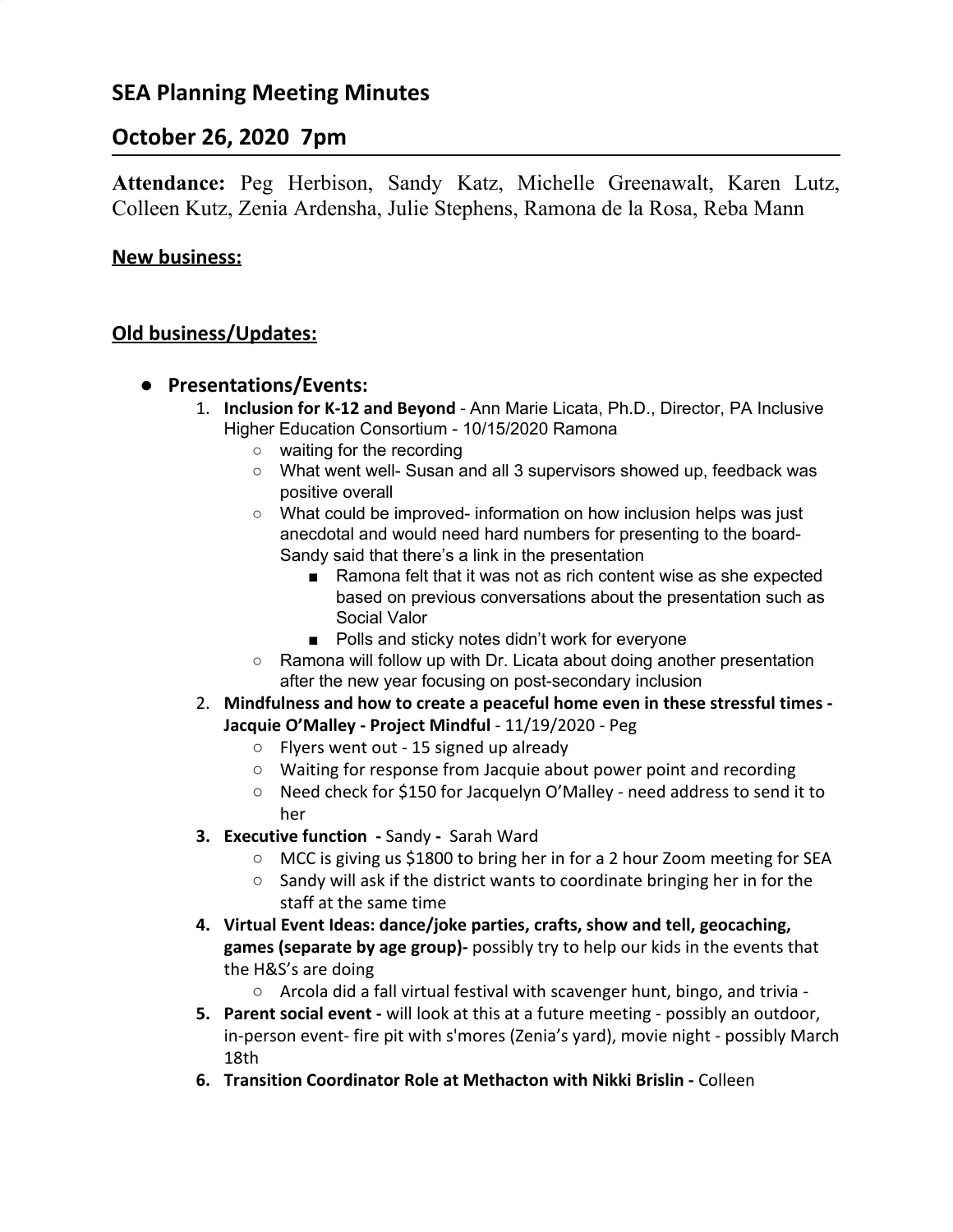- Sandy approached it regarding the SEA page on the website but hasn't heard back yet - possibly due to administration being tied up with the hybrid opening - will follow up after 11/9
- Colleen has approached Nikki but feels that Nikki won't be able to present until next school year because she is working on the hybrid opening too
- **7. Career Counselor K-12 Michelle**
	- Kimberly Kulp has started she agreed to meet with the planning committee so we need to pick a date then later, she can do a presentation
	- Michelle will ask for a meeting on a Wednesday or Friday, 2-3

**Possible dates**: third Thursdays: 1/21, 2/18, 3/18, 4/15, 5/20 **All virtual, all evening**

- **SEA page on Methacton website-** Karen, Sandy
	- Check out the updates by Sandy and Karen
	- $\circ$  There is now a shortcut to the SEA page on the District home page
- **Best Buddies -** Dominic and Dana Meoli, Champion of the Year Nominees support fundraising effort, Friday, November 13, 2020
	- Mascaro donated \$2500
	- Sandy sent us the sample email and letters if you want to send them out

## **Budget:** Michelle, Treasurer

- Budget: \$4321.77 (includes the \$1800 for Sarah Ward)
- Will receive \$1800 from MCC from the student loan fund to be used for a speaker - Sarah Ward to speak on Executive Function
- Virtual Fundraisers
- Clothing collection Tommy will talk to Peg and Colleen
- Fruit sale at holidays
- Corropolese dine and donate Peg
- Design a t-shirt or other items and sell them- kids submit art to use maybe do a mosaic of all of the art submitted
- Ask at MCC or each H&S for a calendar of H&S fundraising events -Sandy and Peg
- **● Planning meeting dates:**
	- 9/28, 10/26, 11/23, 1/25, 2/22, 3/22, 4/26, 5/24, 6/26